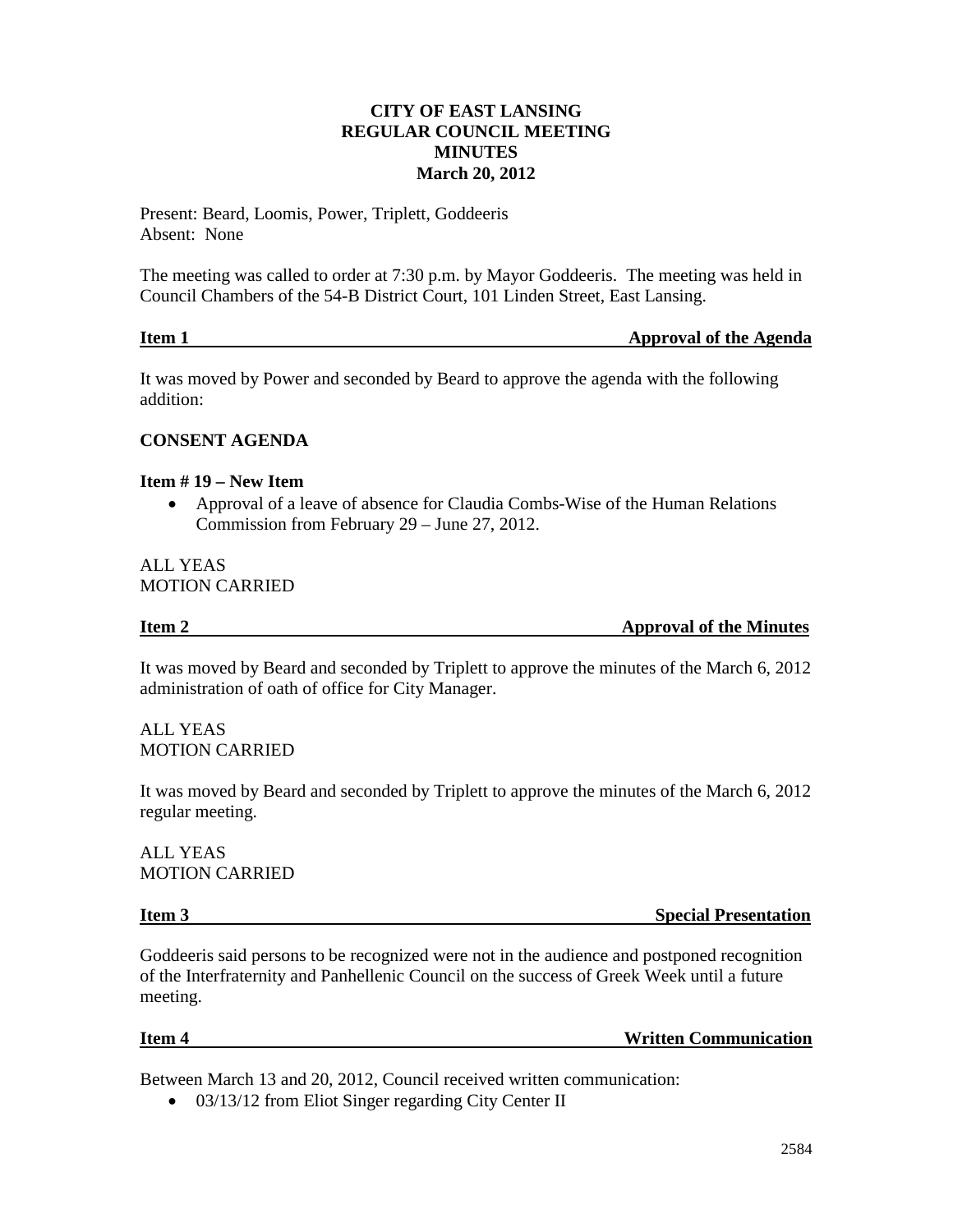- 03/13/12 from Joe Reynolds regarding Ordinance No. 1252
- 03/14/12 from Sue Webster, Bailey Community Association, regarding Ordinance No. 1252
- 03/14/12 from Sally Silver regarding Ordinance No. 1252
- 03/14/12 from Dorothy McMeekin, regarding deer population
- 03/15/12 from Ralph Monsma regarding Ordinance No. 1252

Goodeeris said she received communication from Zachary Boyle Wenzel regarding a parking ticket notice.

| Item 5 | <b>Communication from Audience</b> |  |
|--------|------------------------------------|--|
|        |                                    |  |

None

| Item 6 | <b>Communication from Mayor and Council Members</b> |  |
|--------|-----------------------------------------------------|--|
|        |                                                     |  |

Councilmember Power:

• Thanked 16 fraternity members of Delta Sigma Phi and other citizens who participated in clearing and cleaning at Henry Fine Park last Saturday.

Councilmember Loomis:

• Also thanked Delta Sigma Phi fraternity members for their contribution at Henry Fine Park and looks forward to the next project at White Park.

Councilmember Beard:

• No Report

Mayor Pro Tem Triplett:

• No Report

Mayor Goddeeris:

• Reported on meeting with Red Cedar Neighborhood Association including update on Michigan State Police building demolition and other upcoming MSU construction projects.

**Item 7 Review of Work Session Actions** 

Mayor Goddeeris reviewed the following actions taken at the work session of March 13, 2012:

- 1. Approved the minutes of the February 29, 2012 work session.
- 2. Did not approve offer of settlement in case of *Dino Cascardo Holdings v. City of East Lansing*.
- 3. Approved to retain law firm of Cummings, McClorey, Davis, and Acho to represent City of East Lansing in case pending in Federal District Court.
- 4. Approved right-of-way licenses for Leo's Coney Island, 333 Albert Avenue and Cosi Restaurant, 301 E. Grand River Avenue.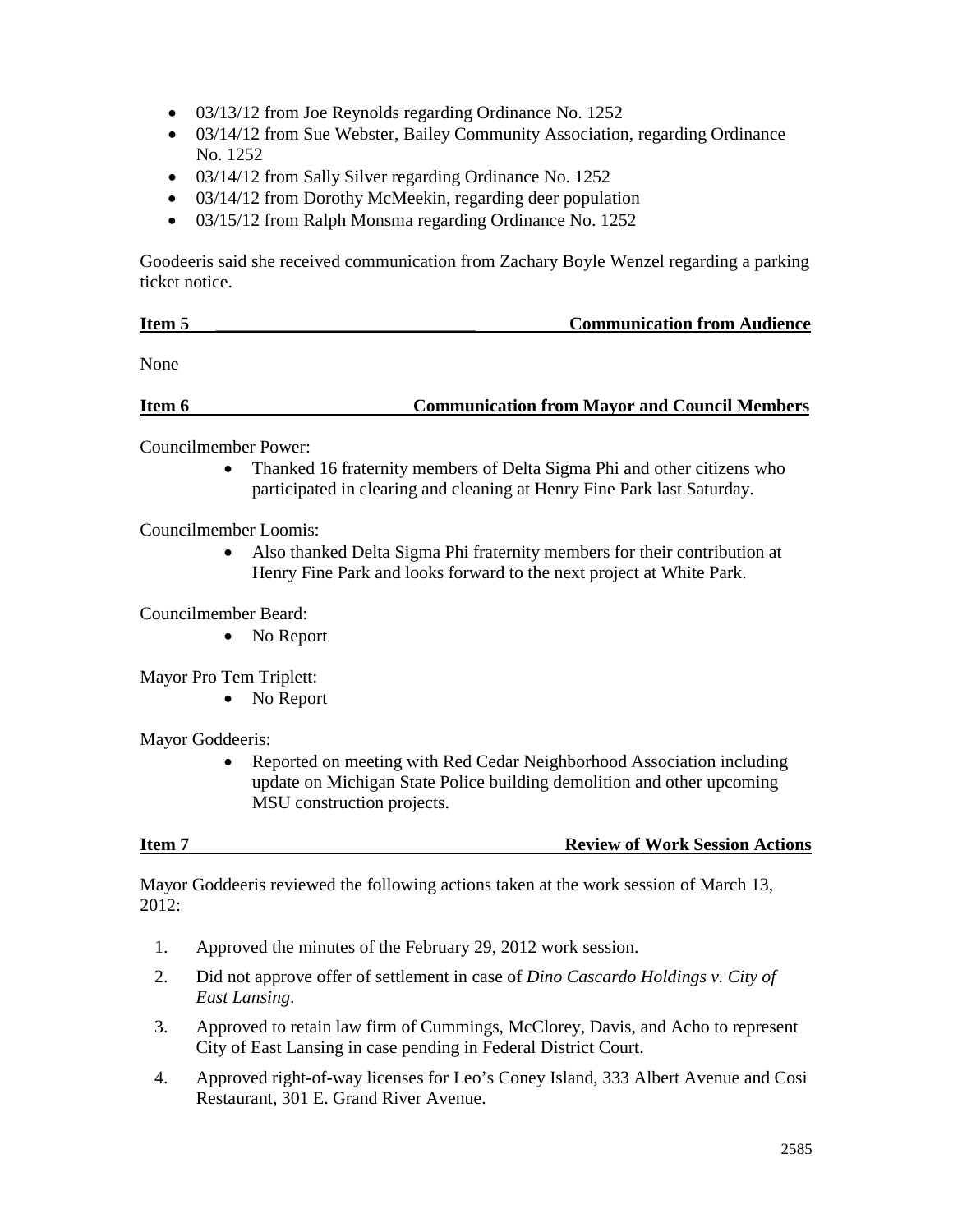City Manager George Lahanas:

• Requested Executive session for the purpose of discussing labor negotiations.

| Item 9 | <b>City Attorney's Report</b> |
|--------|-------------------------------|
|        |                               |

City Attorney Dennis McGinty:

• Reported on outcome in the case of *Bellfy v City of East Lansing.*

| Item 10 | <b>Public Hearing – Ordinance No. 1277</b> |
|---------|--------------------------------------------|

Consideration of Ordinance No. 1277; an Ordinance to amend Section 38-31 of Division 1 – Generally – of Article II – Streets – of Chapter  $38$  – Streets, Sidewalks and other Public Places – of the Code of the City of East Lansing and to amend the Code of the City of East Lansing by adding a new division, which new division shall be designated as Division  $3 -$ Complete Streets – of Article II – Streets – of Chapter 38 – Streets, Sidewalks and other Public Places – of said Code and shall contain Sections 38-81, 38-82, 38-83, 38-84, and 38- 85.

Todd Sneathen, Director of Public Works and Environmental Services, gave an overview of Ordinance No. 1277.

Goddeeris opened the public hearing on Ordinance No. 1277.

Seeing no one come forward, Goddeeris closed the public hearing on Ordinance No. 1277.

It was moved by Triplett and seconded by Beard to approve Ordinance No. 1277.

ALL YEAS MOTION CARRIED

# **CITY OF EAST LANSING**

# **ORDINANCE NO. 1277**

AN ORDINACE TO AMEND SECTION 38-31 OF DIVISION 1 – GENERALLY- OF ARTICLE II – STREETS - OF CHAPTER 38 – STREETS, SIDEWALKS AND OTHER PUBLIC PLACES – OF THE CODE OF THE CITY OF EAST LANSING AND TO AMEND THE CODE OF THE CITY OF EAST LANSING BY ADDING A NEW DIVISION, WHICH NEW DIVISION SHALL BE DESIGNATED AS DIVISION 3 – COMPLETE STREETS - OFARTICLE II – STREETS - OF CHAPTER 38 – STREETS, SIDEWALKS AND OTHER PUBLIC PLACES – OF SAID CODE AND SHALL CONTAIN SECTIONS 38-81, 38-82, 38-83, 38-84, AND 38-85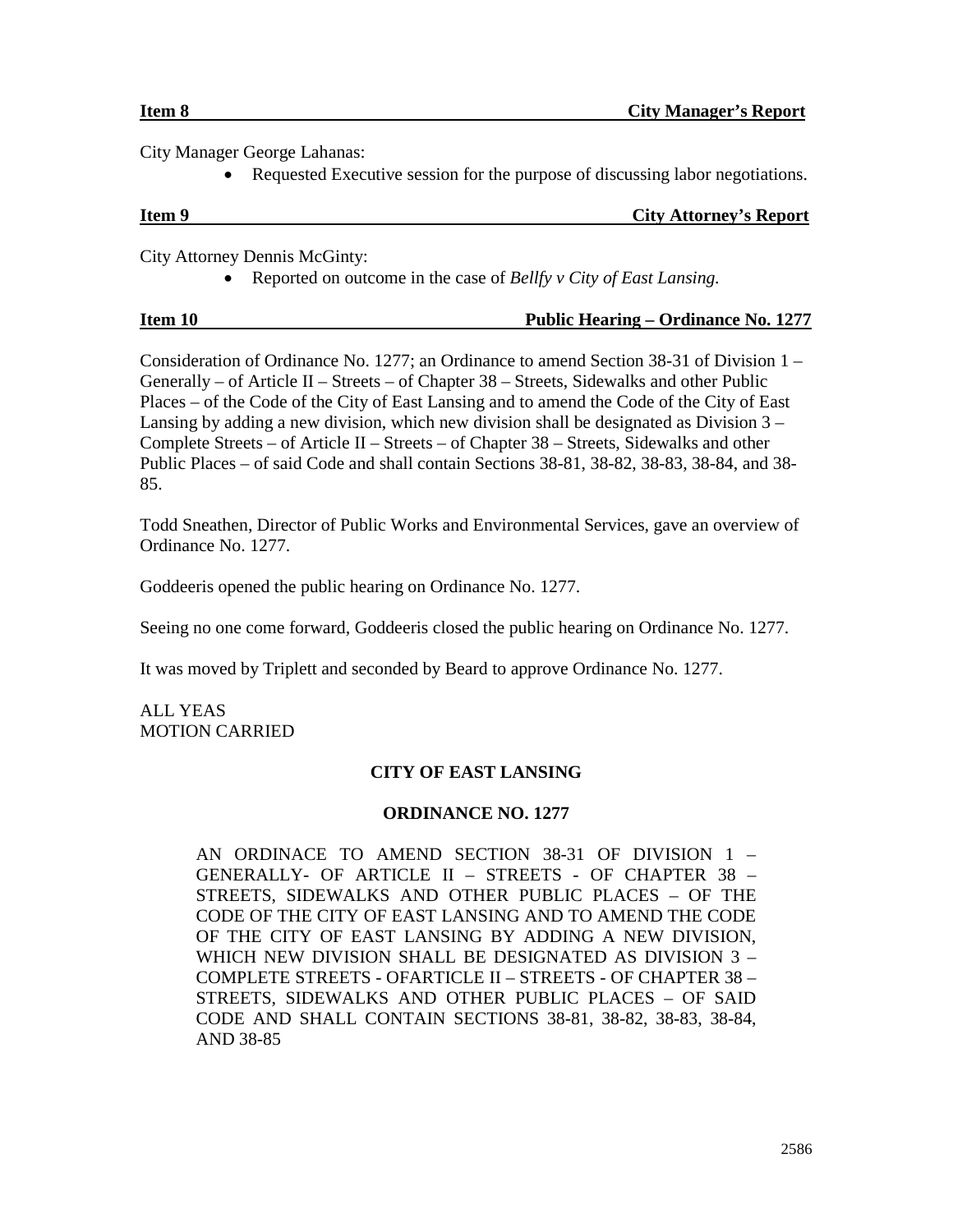### **THE CITY OF EAST LANSING ORDAINS:**

Section 38-31 of Division 1 of Article II of Chapter 38 of the Code of The City of East Lansing is hereby amended and Division 3 and sections 38-81, 38-82, 38-83 and 38-84 contained therein are hereby added to Article II of Chapter 38 to read as follows:

#### **Sec. 38-31. Definitions.**

Unless the context specifically indicates otherwise, the meanings of terms used in this article shall be as follows:

*Building official* means the duly appointed head of the city building department or his/her authorized deputy.

*Complete Streets Infrastructure* means design features that contribute to a safe, convenient, or comfortable travel experience for users, including but not limited to features such as: sidewalks; shared use paths; bicycle lanes; automobile lanes; paved shoulders; street trees and landscaping; planting strips; curbs; accessible curb ramps; bulb outs; crosswalks; refuge islands; pedestrian and traffic signals, signage; street furniture; bicycle parking facilities; public transportation stops and facilities; transit priority signalization; traffic calming devices, and those features identified in the City of East Lansing's Non Motorized Plan

### *Engineer* means the city engineer.

*Street* means all the area of land between boundary lines of every way publicly maintained when any part thereof is open to the use of the public for purposes of vehicular travel, and includes lawn extensions, and sidewalks and the area reserved therefore when the same are not yet constructed.

*Street Project* means the construction, reconstruction, retrofit, or alteration, and includes the planning, design, approval, and implementation processes, except that "Street Project" does not include maintenance such as cleaning, sweeping, mowing, spot repair, or interim measures on detour routes

*Users* mean individuals that use streets, including pedestrians, bicyclists, motor vehicle drivers, public transportation riders and drivers, and people of all ages and abilities, including children, youth, families, older adults, and individuals with disabilities.

### DIVISION 3. COMPLETE STREETS

**Sec. 38-81. Public policy.** The City Council hereby finds and declares that it is the intent of the City Council in enacting this ordinance to encourage healthy, active living, reduce traffic congestion and fossil fuel use, and improve the safety and quality of life of residents of City of East Lansing by providing safe, convenient, and comfortable routes for walking, bicycling, and public transportation.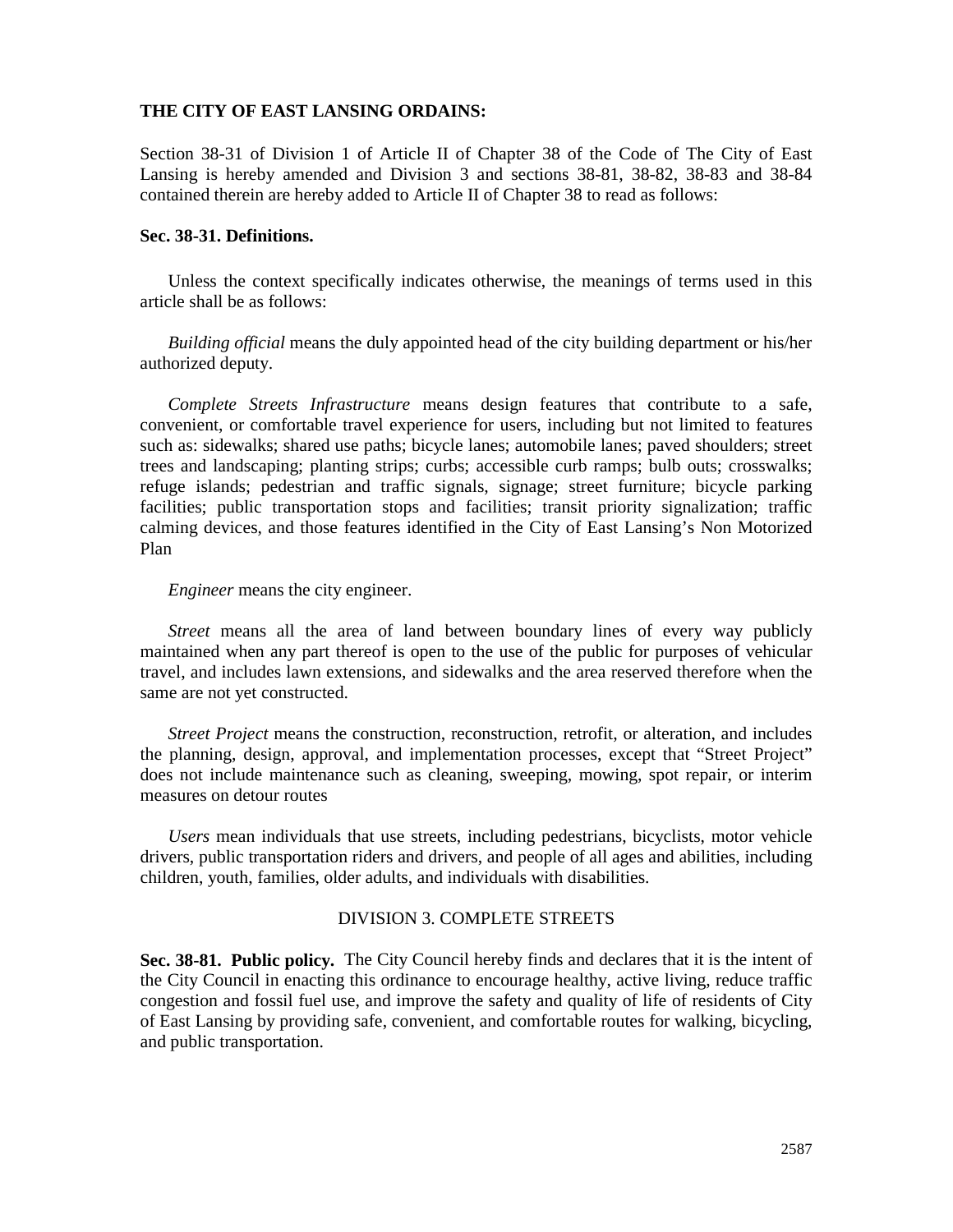#### **Sec. 38-82. Purpose.**

The purpose of this division is to regulate and control the development of streets within the corporate limits of the city, in order to promote the public health, safety, comfort, convenience, and general welfare for walking, bicycling, and public transportation and encourage increased use of these modes of transportation, enable convenient travel as part of daily activities, improve the public welfare by addressing a wide array of health and environmental problems, and meet the needs of all inhabitants of the city of the streets, including children, older adults, and people with disabilities; to provide a means for carrying out the city's responsibilities relative to the division of land under the laws of this state; to provide for the orderly growth and harmonious development of the city consistent with the comprehensive development plan and the zoning ordinance; to secure adequate traffic circulation to the streets and highways; to insure adequate provisions for water, drainage, sanitary sewer facilities, and other health requirements; to achieve the maximum utility and livability on individual lots; and to provide logical procedures for the achievement of these purposes.

### **Sec. 38-83. Infrastructure design to ensure safe travel.**

- (a) The engineer shall make complete streets practices a part of everyday operations, shall approach every transportation project and program as an opportunity to improve public and private streets and the transportation network for all users, and shall work in coordination with other departments, agencies, and jurisdictions to achieve complete streets.
- (b) Every street project on public or private streets shall be designed to incorporate complete streets infrastructure sufficient to enable reasonably safe travel along and across the right of way for all categories of users; provided, however, that such infrastructure may be excluded, upon written approval by the engineer, where documentation and data indicate that:
	- (1) Use by non-motorized users is prohibited by law;
	- (2) The cost would be excessively disproportionate to the need or probable future use over the long term;
	- (3) There is an absence of current or future need; or
	- (4) Inclusion of such infrastructure would be unreasonable or inappropriate in light of the scope of the project.
- (c) As feasible, the City of East Lansing shall incorporate complete streets infrastructure into existing public and private streets to improve the safety and convenience of users, construct and enhance the transportation network for each category of users, and create employment.
- (d) If the safety and convenience of users can be improved within the scope of pavement resurfacing, re-striping, or signalization operations on public or private streets, such projects shall implement complete streets infrastructure where feasible to increase safety for users.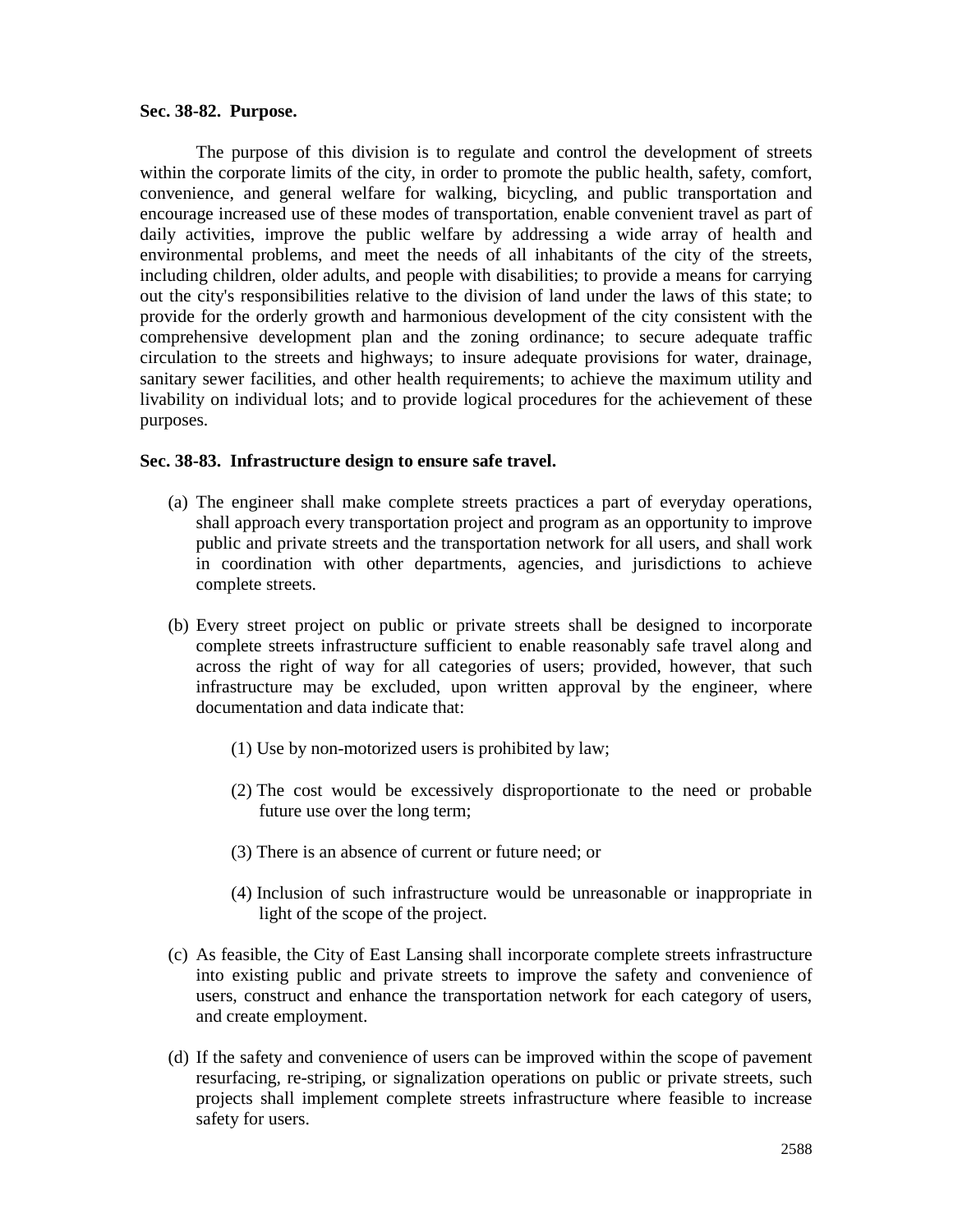- (e) The engineer shall review all proposed revisions to all appropriate land use plans, zoning and subdivision codes, laws, procedures, rules, regulations, guidelines, programs, templates, and design manuals, including the comprehensive plan of the City of East Lansing and recommend measures to integrate, accommodate, and balance the needs of all users in all street projects on public and private streets.
- (f) In design guidelines, the engineer shall develop and review standards to incorporate complete streets infrastructure, such as bicycle lanes, sidewalks, street crossings, and planting strips.

### **Sec. 38-84. Data collection, standards, and public input.**

- (a) The engineer or his or her designee shall collect data measuring how well the streets of the City of East Lansing are serving each category of users.
- (b) The engineer shall put into place performance standards with measurable benchmarks reflecting the ability of users to travel in safety and comfort.
- (c) The engineer shall establish procedures to allow public participation in policy decisions and transparency in individual determinations concerning the design and use of streets.
- (d) The engineer may make additional regulations pertaining to complete streets and is hereby authorized to issue, subject to approval of the City Council, all rules and regulations consistent with this chapter.
- (e) All initial planning and design studies, health impact assessments, environmental reviews, and other project reviews for projects requiring funding or approval by the City of East Lansing shall: (1) evaluate the effect of the proposed project on safe travel by all users, and (2) identify measures to mitigate any adverse impacts on such travel that are identified.
- (f) An assessment will be presented by the Engineer to the City Council within a year of the date of passage of this Ordinance regarding: the steps taken to implement this Ordinance; additional steps planned; and any recommended actions which may be taken by the City Council or other agencies or departments to implement the steps taken or planned.
- (g) The engineer is charged with the drafting and review of policies to implement the complete streets practices by: (i) addressing short-term and long-term steps and planning necessary to create a comprehensive and integrated transportation network serving the needs of all users; (ii) assessing potential obstacles to implementing complete streets practices in City of East Lansing; (iii) if useful, recommending adoption of policies containing additional steps; and (iv) proposing revisions to the comprehensive plan, zoning and subdivision codes, and other applicable law to integrate, accommodate, and balance the needs of all users in all street projects. The Commission shall report on the matters within its purview to the City Council.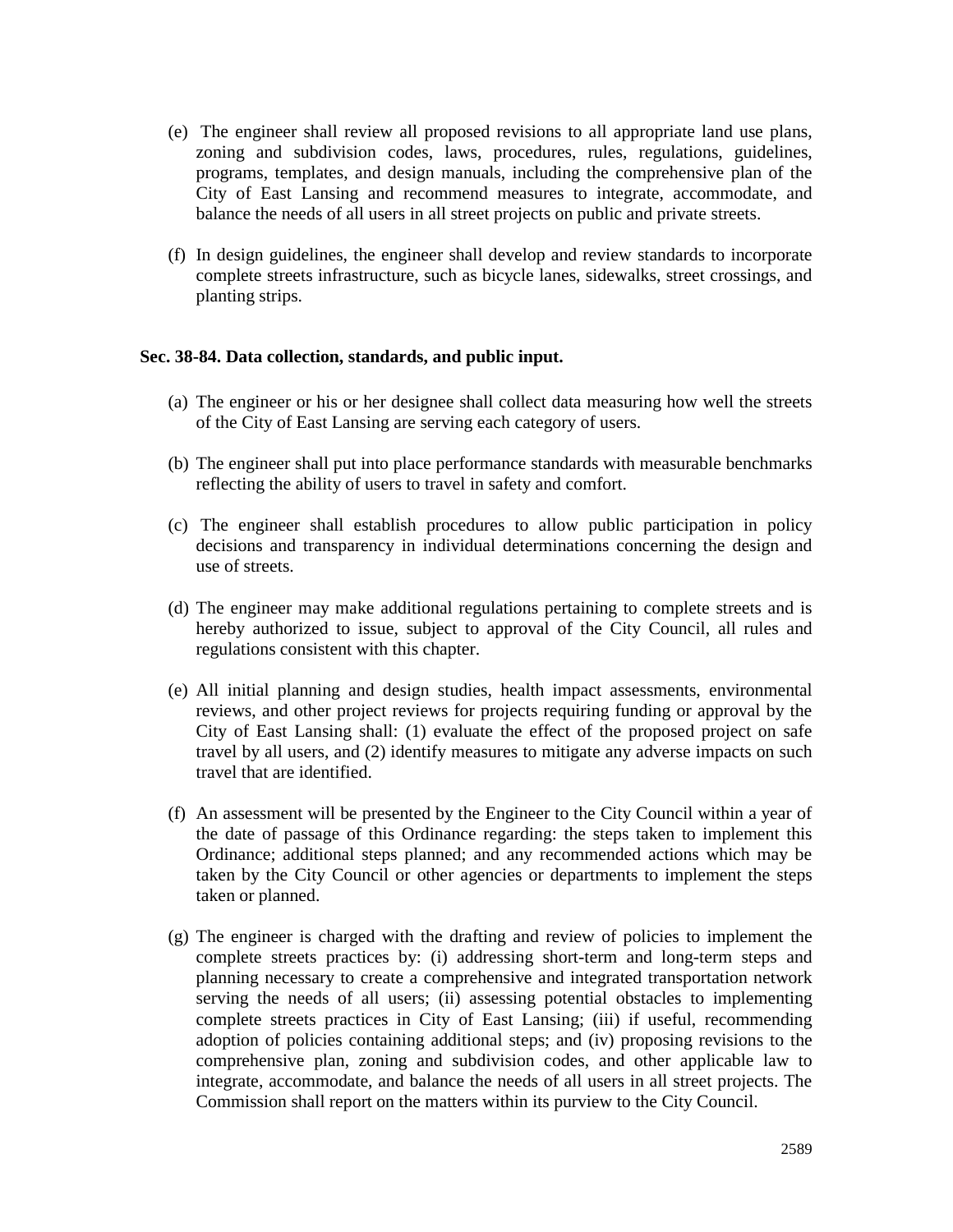# **Sec. 38-85. Limitation of liability.**

Nothing in this ordinance authorizes any City agency to impose any duties or conflict with limitations on municipal authority established by federal or state law at the time such agency action is taken.

Nothing in this ordinance shall be construed to impose any duty not already imposed by law or establish any liability upon the City or any of its officials, officers, agents or employees.

| Item 11 | <b>Consent Agenda</b> |
|---------|-----------------------|
|         |                       |

City Manager George Lahanas reviewed the Consent agenda:

- 1. Approval of a contract with Royal West Roofing of Whitmore in the amount of \$243,798 for City Hall and Bailey Community Center roofing and authorize City Manager to sign.
- 2. Approval of a contract with StructureTec of Kalamazoo in the amount of \$15,475 for Construction Administration and authorize City Manager to sign.
- 3. Approval of the settlement agreement for the Tribett case.
- 4. Approval of a contract with Terra Contracting, LLC for Sewer Cleaning and Televising (RPF 12-001) in the amount of \$38,524 and authorize City Manager to sign.
- 5. Approval of a contract with Mark 1 Restoration for the 2012 Division Street Parking Structure Rehabilitation in the amount of \$357,159 and authorize City Manager to sign.
- 6. Approval of the amendments to the FY12 budgets of the General, Major Streets, Brownfield Redevelopment Authority, Drug Forfeiture, Library, Capital Improvement, Sewage Disposal System, Computer Service and Technology, and Garage and Public Works Service Funds in the combined amount of \$1,139,541.
- 7. Approval of a resolution to schedule additional work sessions for the following dates at 5:00 p.m. at 410 Abbot Road, Conference Room A, to discuss various budget items:
	- Tuesday, April 10, 2012
	- Tuesday, April 17, 2012
	- Tuesday, April 24, 2012
	- Tuesday, May  $1, 2012$
	- Tuesday, May 8, 2012 (if needed)
- 8. Approval of a leave of absence for Claudia Combs-Wise of the Human Relations Commission from February 29 - June 27, 2012.

It was moved by Power and seconded by Beard to approve the Consent agenda.

ALL YEAS MOTION CARRIED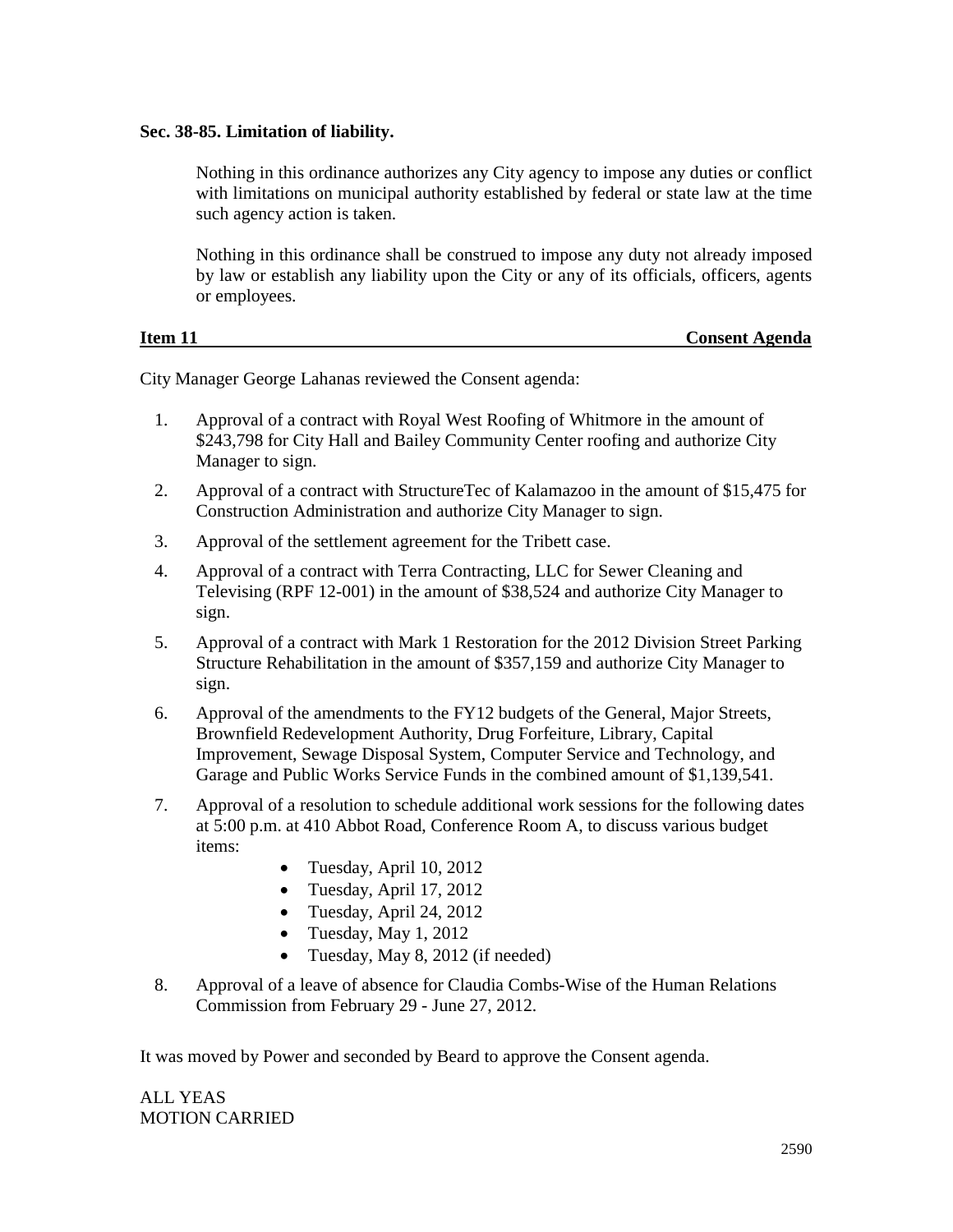**1. Consideration of Ordinance No. 1252; a City-initiated Ordinance to amend Article III – of Chapter 50 – Zoning, Section 50-31 and add a Division 5 – of the Code of the City of East Lansing, to provide standards of review for rezoning property and provisions for conditional rezoning.**

Darcy Schmitt, Planning and Zoning Administrator, summarized timeline of Ordinance No. 1252, which was first introduced in November 2010, through Planning Commission, subcommittee, and citizen discussion and input.

Goddeeris asked if anyone in the audience wished to speak to this agenda item. No one came forward.

Goddeeris said Council will review Ordinance No. 1252 section by section.

It was moved by Triplett and seconded by Beard to approve Ordinance No. 1252 as included in the version in the March 20, 2012 Council packet.

It was moved by Beard and seconded by Power to amend Ordinance No. 1252 at Sec. 50-111 (j) by deleting "…*should prove evidence of*…" and inserting "…*shall describe*…" so that Sec. 50-111 (j) reads:

*The owner shall describe how the proposed use fits the Comprehensive Plan and zoning District involved.*

# ALL YEAS MOTION TO AMEND CARRIED

Goddeeris asked Councilmembers if anyone wished to amend language in Sections 50-112 through 50-123. There were no further amendments.

Beard said citizens contributed good and thoughtful discussion and an ordinance has been crafted which allows for fair and objective conditional rezoning in a structured fashion.

Power said he commends the transparent process used to obtain citizen input for Ordinance No. 1252.

Triplett said Ordinance No. 1252 is a good flexible tool for conditional rezoning.

Goddeeris thanked all who worked many hours discussing input for Ordinance No. 1252.

Goddeeris brought Council back to the main motion of approval of Ordinance No. 1252, as amended.

ALL YEAS MOTION CARRIED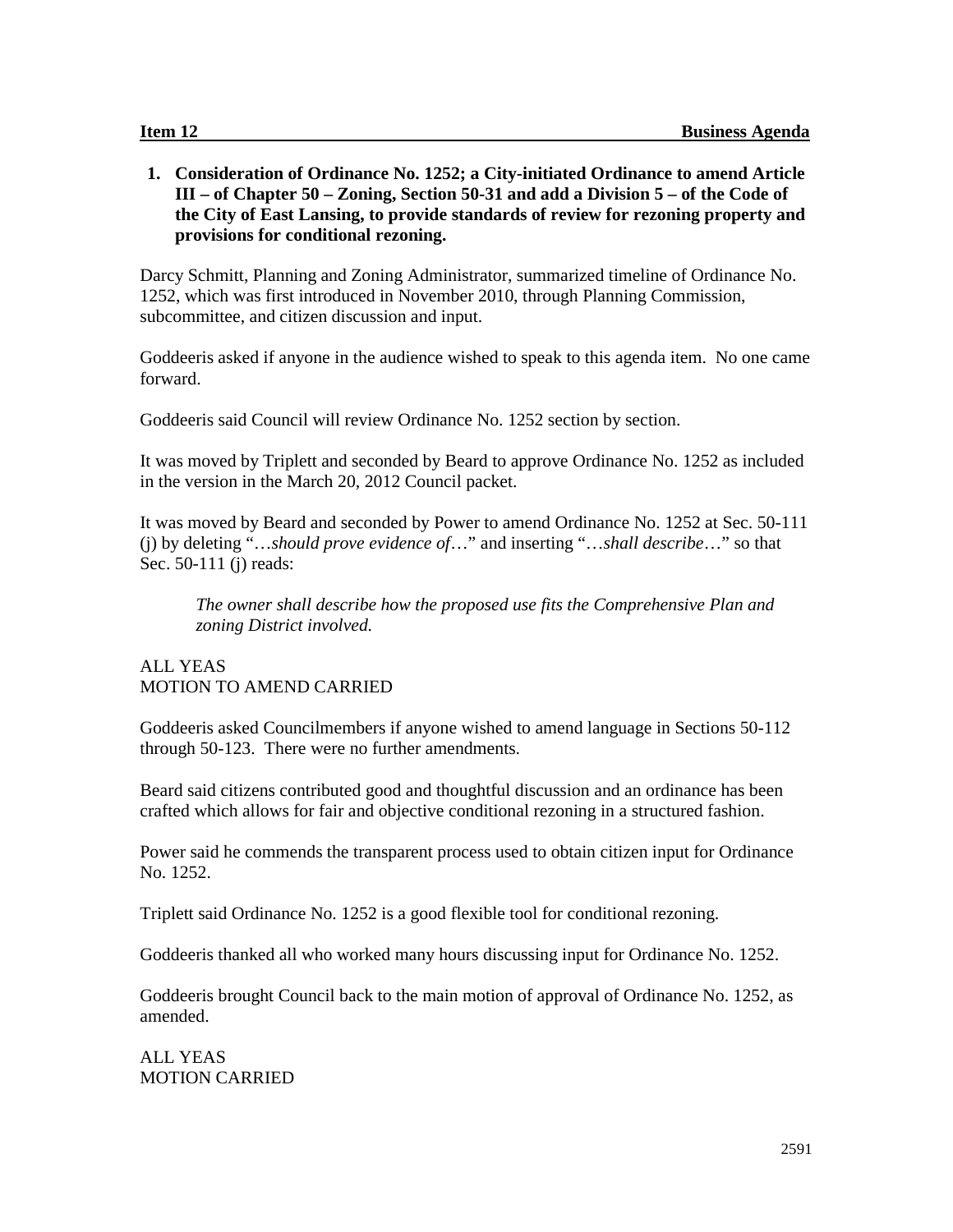## **CITY OF EAST LANSING**

#### **ORDINANCE NO. 1252**

AN ORDINANCE TO AMEND ARTICLE III – OF CHAPTER 50 - ZONING, SECTIONS 50-31 AND ADD A DIVISION 5 - OF THE CODE OF THE CITY OF EAST LANSING TO PROVIDE STANDARDS OF REVIEW FOR REZONING PROPERTY AND PROVISIONS FOR CONDITIONAL REZONINGS

# **THE CITY OF EAST LANSING ORDAINS:**

Section 50-31 of Article II of Chapter 50 – Zoning – of the Code of the City of East Lansing is hereby amended to read as follows:

#### ARTICLE II. ADMINISTRATION AND ENFORCEMENT

#### DIVISION 1. GENERALLY

#### Sec. 50-31. Changes and amendments.

(a) The city council may of its own motion, or shall upon petition signed by the owners of a majority of the property proposed for rezoning, prepare an ordinance amending or changing the district boundaries or the regulations herein established. The ordinance shall, upon introduction thereof, be referred to the planning commission for review and recommendation. Prior to submitting its recommendation to the city council, the commission shall hold a public hearing, following notice thereof as required by section 202 of the Michigan Zoning Enabling Act, MCL 125.3202. For applications that require the submission and review of a traffic impact study under division 4 of this article, the required study shall be submitted with the application and forwarded to the city engineer for review. The study and the city engineer's report shall be submitted to the transportation commission for review. Final action on the application shall not be taken by the planning commission until the transportation commission has had the opportunity to review and comment on the application at a regular meeting. The city council shall, on receipt of the report of the planning commission, set a date for a public hearing for consideration of such proposed amendment, supplement or change. After public hearing upon such proposed amendment, supplement or change, following notice thereof as required by section 202 of the Michigan Zoning Enabling Act, MCL 125.3202, the city council may act upon the adoption thereof, with or without amendment. Whenever a written protest against such proposed amendment, supplement or change, signed by the owners of 20 percent or more of the area of land proposed to be altered or by the owners of 20 percent of the area of land within 100 feet of any part of the boundary of the land proposed to be altered, excluding any publicly-owned land from either calculation, shall have been filed with the city council, the ordinance providing for such proposed amendment, supplement, or change shall not be passed except by a two-thirds vote of all members of the city council.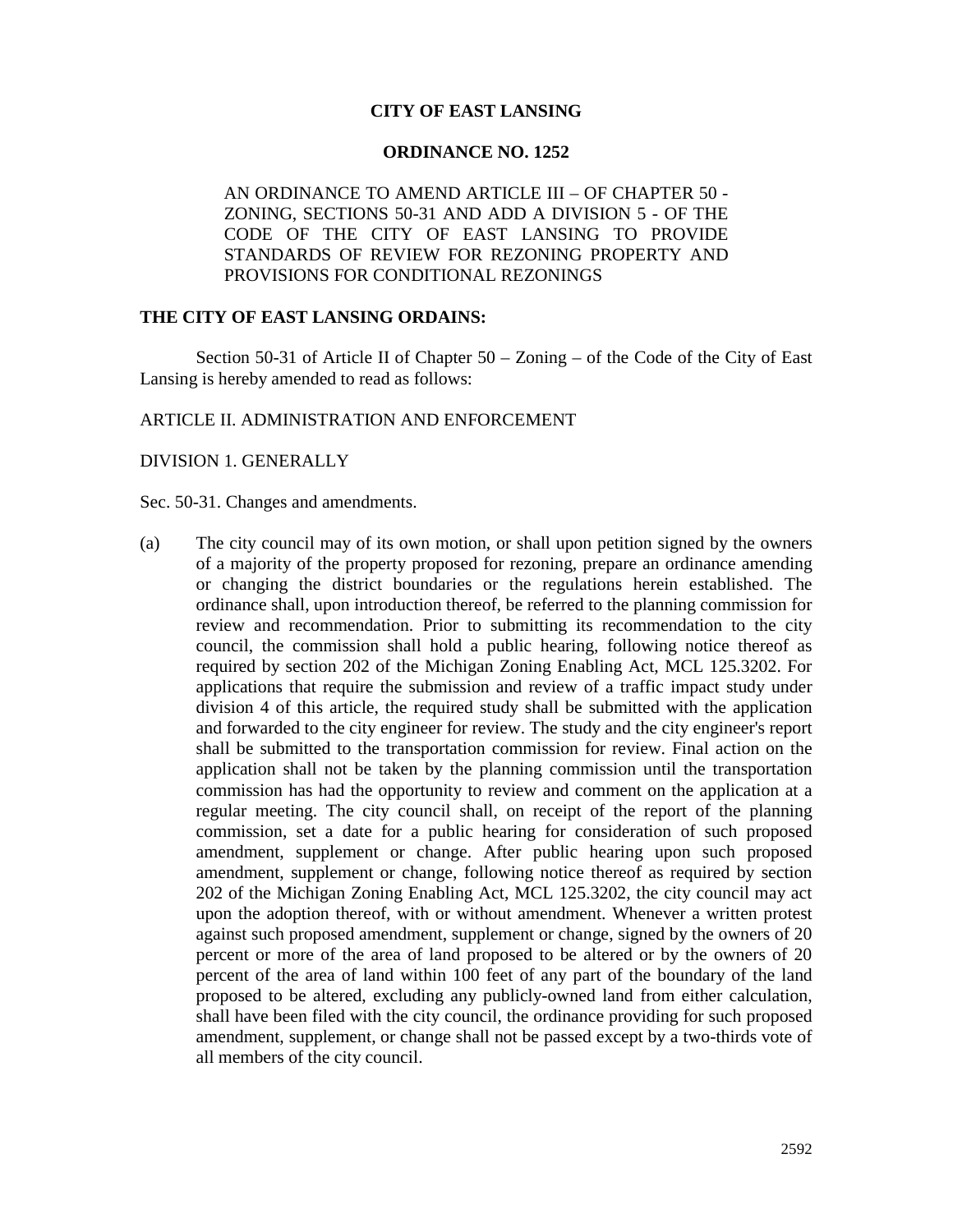- (b) In reviewing an ordinance for the rezoning of land, whether with or without an offer of conditions, factors that should be considered by the planning commission and the city council include, but are not limited to, the following:
	- 1. Whether the rezoning is consistent with the policies and uses proposed for that area in the city's comprehensive land use plan;
	- 2. Whether all of the uses allowed under the proposed rezoning would be compatible with other zones and uses in the surrounding area;
	- 3. Whether any public services and facilities would be significantly adversely impacted by a development or use allowed under the requested rezoning; and
	- 4. Whether the uses allowed under the proposed rezoning would be equally or better suited to the area than uses allowed under the current zoning of the land.
- (c) Following adoption of an ordinance to amend, supplement or change the district boundaries or the regulations herein established, the ordinance shall be filed with the city clerk and a notice of the ordinance adoption shall be published and mailed in accordance with the requirements of section 401 of the Michigan Zoning Enabling Act, MCL 125.3401. The ordinance shall take effect upon the expiration of seven days after its publication, unless a later effective date is specified by the city council, or unless a notice of intent to file a petition seeking to submit the ordinance to the electors of the city for action is filed with the city clerk in accordance with the provisions of section 402 of the Michigan Zoning Enabling Act, MCL 125.3402.

# DIVISION 5. CONDITIONAL REZONING

Sec. 50-110. Purpose.

It is recognized that there are certain instances where it would be in the best interest of the city, as well as advantageous to property owners seeking a change in zoning boundaries, if certain conditions could be proposed by property owners as part of a request for a rezoning. It is the intent of this section to provide a process consistent with the provisions of section 405 of the Michigan Zoning Enabling Act, 2008 PA 110, as amended (codified at MCL 125.3405 et seq;) by which an owner seeking a rezoning may voluntarily propose conditions regarding the use and/or development of land as part of the rezoning request.

Sec. 50-111. Application and offer of conditions.

- (a) An owner of land may voluntarily offer in writing conditions relating to the use and/or development of land for which a rezoning is requested. This written offer shall be made prior to the planning commission public hearing.
- (b) The required application and process for considering a rezoning request with conditions shall be the same as that for considering rezoning requests made without any offer of conditions, except as modified by the requirements of this division.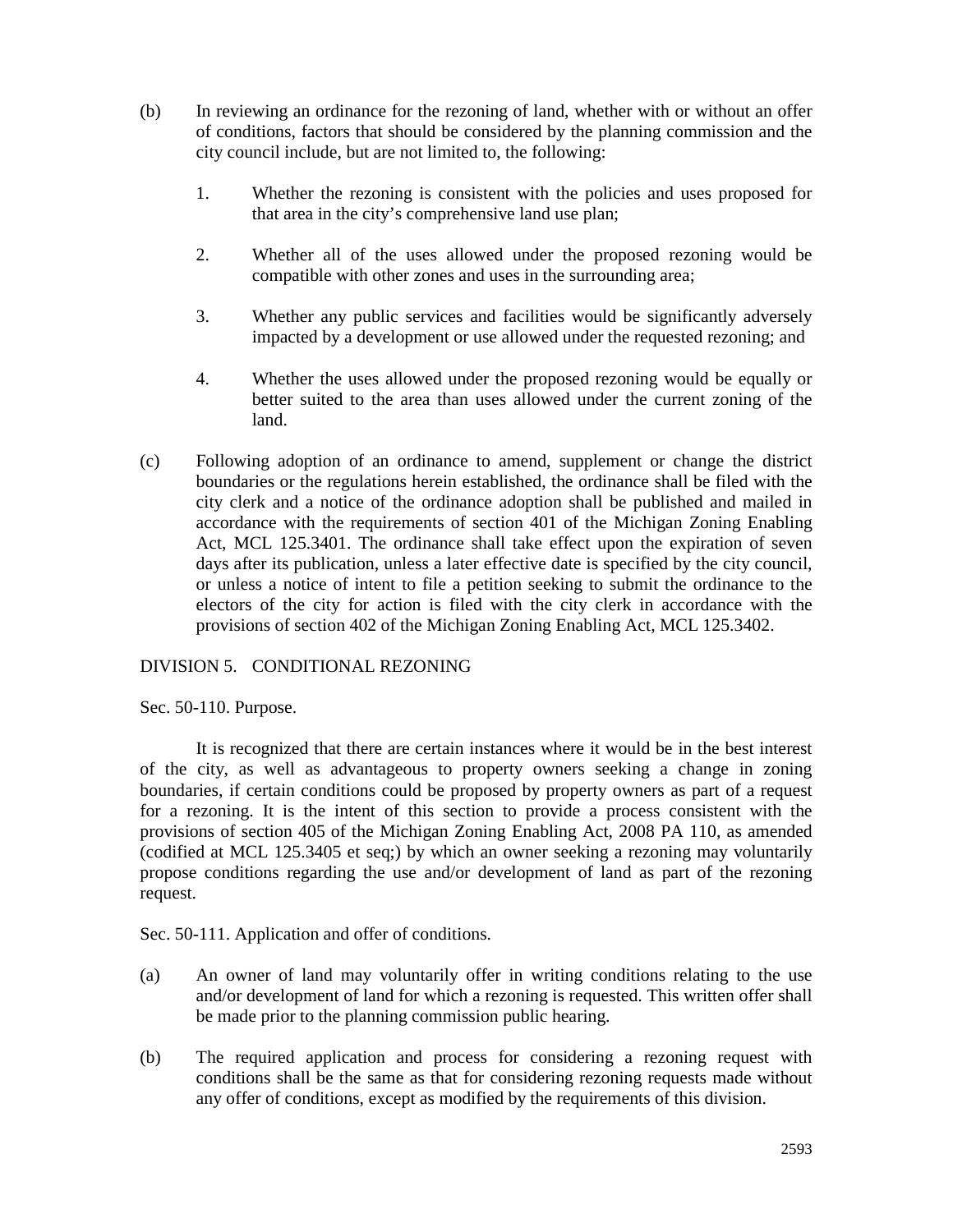- (c) The owner's offer of conditions may not purport to authorize uses or developments not permitted in the requested new zoning district.
- (d) The owner's offer of conditions shall bear a reasonable and rational relationship to the property for which rezoning is requested.
- (e) Any use or development proposed as part of an offer of conditions that would require a special land use permit under the terms of section 50-91 of this code may only be commenced if a special land use permit for such use or development is ultimately granted in accordance with the provisions of this code.
- (f) Any use or development proposed as part of an offer of conditions that would require a variance under the terms of section 50-61 of this code may only be commenced if a variance for such use or development is ultimately granted by the zoning board of appeals in accordance with the provisions of this code.
- (g) Any use or development proposed as part of an offer of conditions that would require site plan approval under the terms of section 50-36 of this code may only be commenced if site plan approval for such use or development is ultimately granted in accordance with the provisions of this code.
- (h) The offer of conditions may be amended during the process of rezoning consideration provided that any amended or additional conditions are voluntarily offered by the owner in writing, signed, dated, and made part of the record of proceeding. An owner may withdraw all or part of its offer of conditions any time prior to final rezoning action of the city council provided that, if such withdrawal occurs subsequent to the planning commission's public hearing on the original rezoning request, then the rezoning application shall be referred to the planning commission for a new public hearing with appropriate notice and a new recommendation.
- (i) The offer shall be supplemented with sufficient graphic representation to depict written conditions.
- (j) The owner shall describe how the proposed use fits the comprehensive plan and zoning district involved.

Sec. 50-112. Planning commission review.

The planning commission, after public hearing and consideration of the factors for rezoning, set forth in section 50-31(b) of this code may recommend approval, or denial of the rezoning.

Sec. 50-113. City council review.

After receipt of the planning commission's recommendation, the city council shall deliberate upon the requested rezoning and may approve or deny the conditional rezoning request. The city council's deliberations shall include, but not be limited to, a consideration of the factors for rezoning set forth in section 50-31(b) of this code. Should the city council consider owner amendments, withdrawing all or part of its offer of conditions, to the proposed conditional rezoning advisable and if such contemplated amendments to the offer of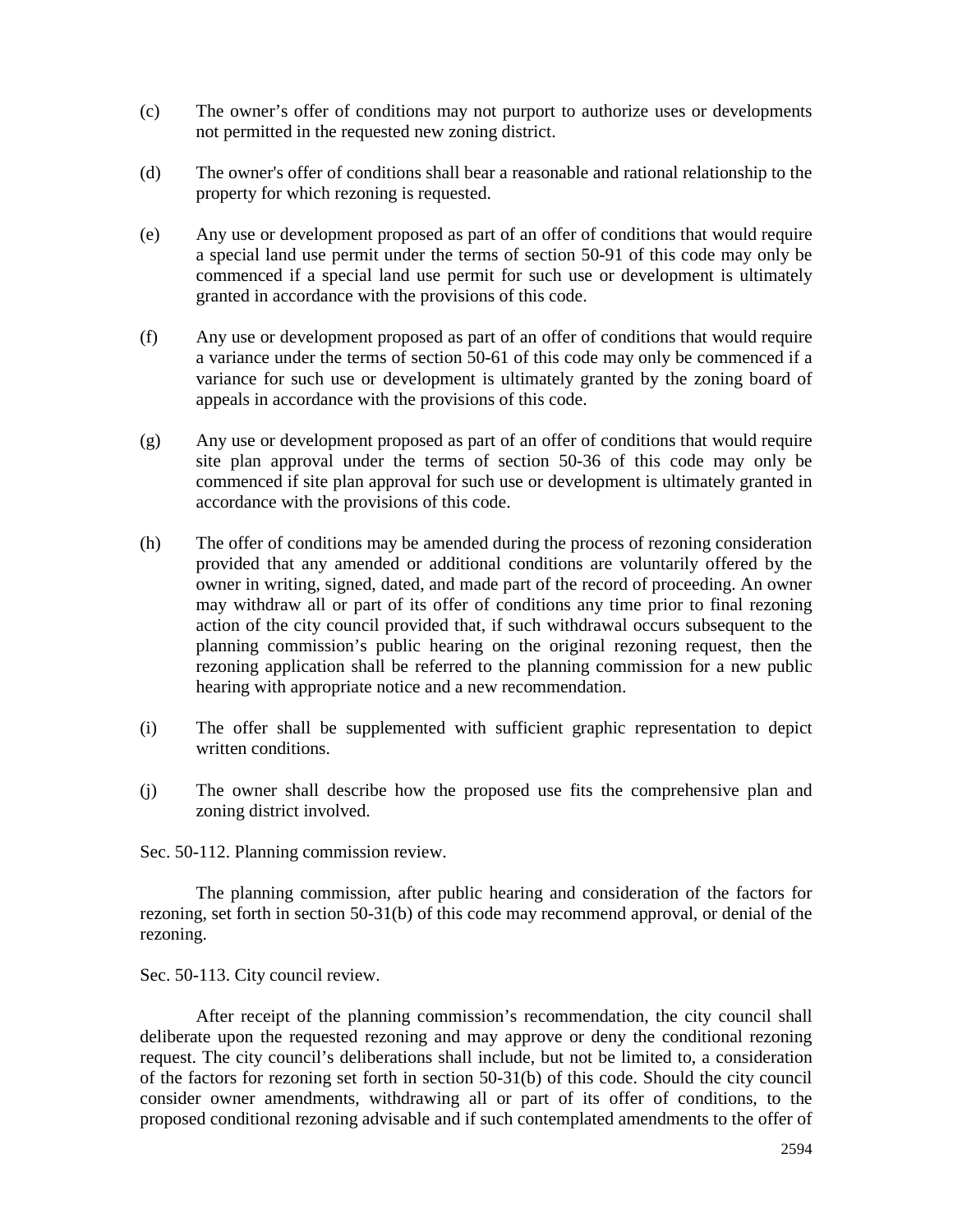conditions are acceptable to and thereafter offered by the owner, then the City council shall, in accordance with section 308(1) of the Michigan Zoning Enabling Act, MCL 125.3308, refer such amendments to the planning commission for review and recommendation thereon within a time specified by the city council and proceed thereafter in accordance with said statute to deny or approve the conditional rezoning.

Sec. 50-114. Approval.

- (a) If the city council finds the rezoning request and offer of conditions acceptable, the offered conditions shall be incorporated into a formal written conditional rezoning agreement acceptable to the owner and conforming in form to the provisions of this section. The conditional rezoning agreement shall be incorporated by attachment or otherwise as an inseparable part of the ordinance adopted by the city council to accomplish the requested rezoning.
- (b) The conditional rezoning agreement shall:
	- (1) Be in a form recordable with the register of deeds of the county in which the subject land is located or, in the alternative, be accompanied by a recordable affidavit or memorandum prepared and signed by the owner giving notice of the conditional rezoning agreement in a manner acceptable to the city council.
	- (2) Contain a legal description of the land to which it pertains.
	- (3) Contain a statement acknowledging that the conditional rezoning agreement runs with the land and is binding upon successor owners of the land.
	- (4) Incorporate by attachment or reference any diagram, plans or other documents submitted or approved by the owner that are necessary to illustrate the implementation of the conditional rezoning agreement. If any such documents are incorporated by reference, the reference shall specify where the document may be examined.
	- (5) Contain a statement acknowledging that the conditional rezoning agreement or an affidavit or memorandum giving notice thereof may be recorded by the city with the register of deeds of the county in which the land referenced in the conditional rezoning agreement is located.
	- (6) Contain the notarized signatures of all of the owners of the subject land preceded by a statement attesting to the fact that they voluntarily offer and consent to the provisions contained within the conditional rezoning agreement.
	- (7) Other information as requested by the city necessary to define the conditional rezoning agreement.
- (c) Upon the rezoning taking effect, the zoning map shall be amended to reflect the new zoning classification along with a designation that the land was rezoned with a conditional rezoning agreement. The city clerk shall maintain a listing of all lands rezoned with a conditional rezoning agreement.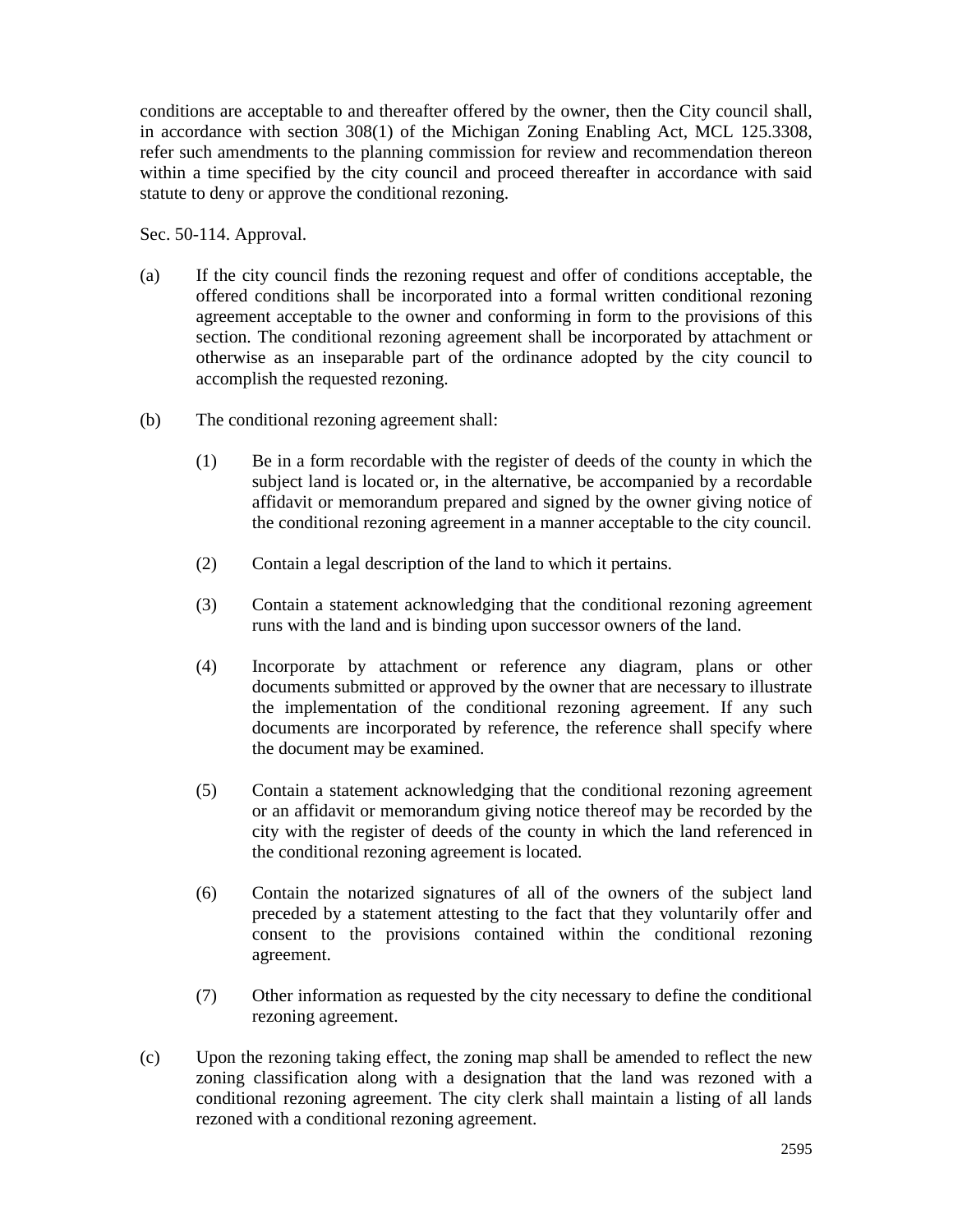- (d) The approved conditional rezoning agreement or an affidavit or memorandum giving notice thereof shall be filed by the city with the register of deeds of the county in which the land is located.
- (e) Upon the rezoning taking effect, the use of the land so rezoned shall conform thereafter to all of the requirements regulating use and development within the new zoning district as modified by any more restrictive provisions contained in the conditional rezoning agreement.

Sec. 50-115. Compliance with conditions.

- (a) Any person who establishes a development or commences a use upon land that has been rezoned with conditions shall continuously operate and maintain the development or use in compliance with all of the conditions set forth in the conditional rezoning agreement. Any failure to comply with a condition contained within the conditional rezoning agreement shall constitute a violation of this zoning code and be punishable accordingly. Additionally, any such violation shall be deemed a nuisance per se and subject to judicial abatement as provided by law.
- (b) No permit or approval shall be granted under this ordinance for any use or development that is contrary to an applicable conditional rezoning agreement.

Sec. 50-116. Time period for establishing development or use.

Unless another time period is specified in the ordinance conditionally rezoning the subject land, the approved development and/or use of the land pursuant to building and other required permits must be commenced upon the land within 18 months after the conditional rezoning took effect and thereafter proceed diligently to completion. This time limitation may upon written request be extended by the city council if (1) it is demonstrated to the city's reasonable satisfaction that there is a strong likelihood that the development and/or use will commence within the period of extension and proceed diligently thereafter to completion and (2) the city council finds that there has not been a change in circumstances that would render the current zoning with a conditional rezoning agreement is compatible with other zones and uses in the surrounding area or otherwise inconsistent with sound zoning policy. Sec. 50-117. Reversion of zoning.

If approved development and/or use of the rezoned land do not occur within the time frame specified under section 50-116, then the land shall revert to its former zoning classification as set forth in MCL 125.3405(2). The reversion process shall be initiated by the planning and zoning official, at the time which the conditional rezoning agreement is no longer valid, requesting that the planning commission proceed with consideration of rezoning of the land to its former zoning classification. The procedure for considering and making this reversionary rezoning shall thereafter be the same as applies to all other rezoning requests.

Sec. 50-118. Subsequent rezoning of land.

When land that is rezoned with a conditional rezoning agreement is thereafter rezoned to a different zoning classification or to the same zoning classification but with a different or no conditional rezoning agreement, whether as a result of a reversion of zoning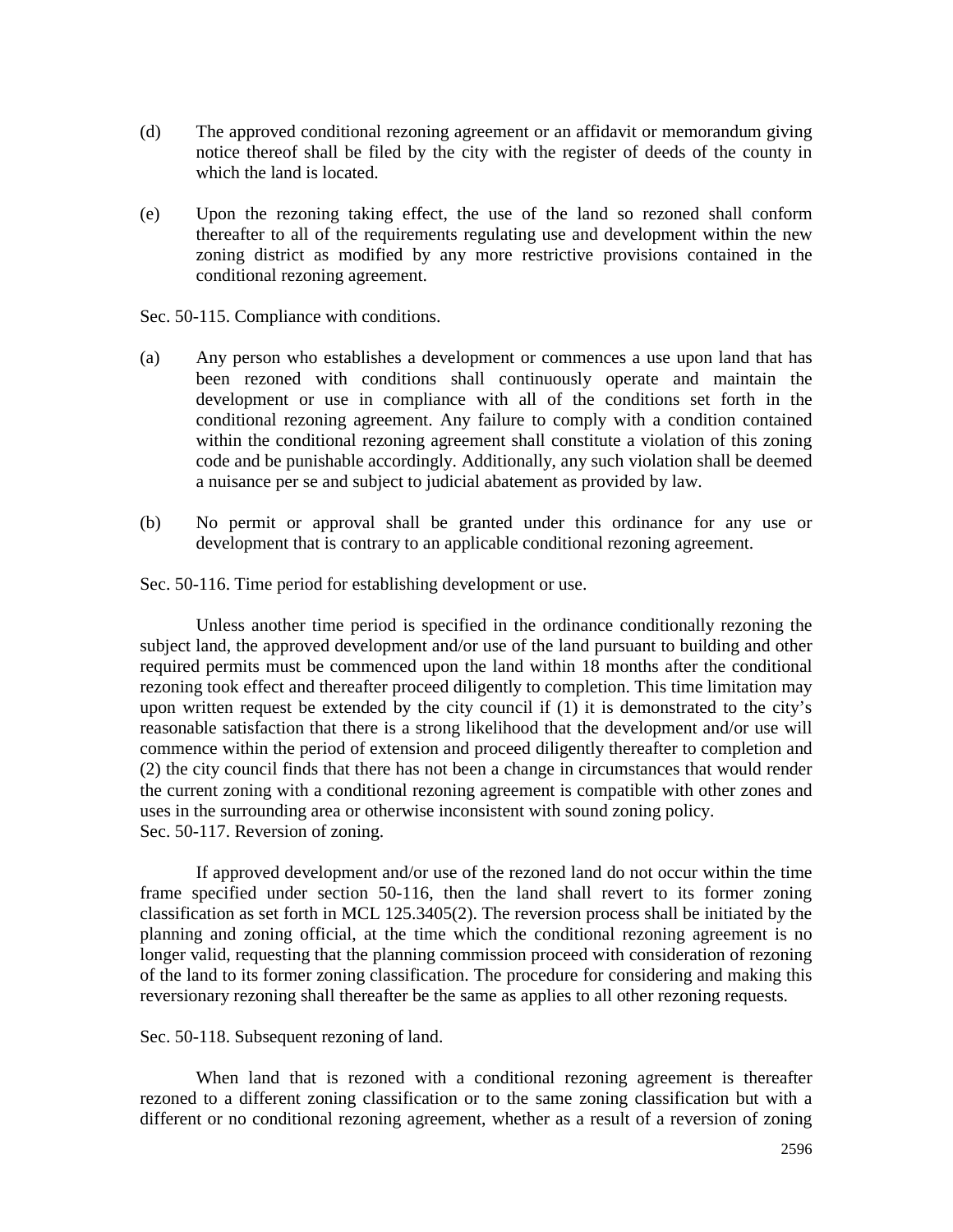pursuant to section 50-117 above or otherwise, the conditional rezoning agreement imposed under the former zoning classification shall cease to be in effect. Upon the owner's written request, the city clerk shall record with the register of deeds of the county in which the land is located a notice that the conditional rezoning agreement is no longer in effect.

Sec. 50-119. Amendment of conditions.

- (a) During the time period for commencement of an approved development or use specified pursuant to section 50-116 above or during any extension thereof granted by the city council, the city shall not add to or alter the conditions in the conditional rezoning agreement.
- (b) The conditional rezoning agreement may be amended thereafter in the same manner as was prescribed for the original rezoning and conditional rezoning agreement.

Sec. 50-120. City right to rezone.

Nothing in the conditional rezoning agreement nor in the provisions of this section shall be deemed to prohibit the city from rezoning all or any portion of land that is subject to a conditional rezoning agreement to another zoning classification; provided, however, that no such rezoning shall be effective prior to the expiration of the time period for commencement of the development or land use as specified under section 50-116. Any rezoning shall be conducted in compliance with this ordinance and the Michigan Zoning Enabling Act, MCL 125.3308.

Sec. 50-121. Failure to offer conditions.

The city shall not require an owner to offer conditions as a requirement for rezoning. The lack of an offer of conditions shall not affect an owner's rights under this code.

Sec. 50-122. Notice of adoption.

A notice of the conditional rezoning ordinance adoption shall include a summary of conditions of approval and be published and mailed in accordance with the requirements set forth in section 50-31(c).

Sec. 50-123. Enforcement.

The planning and zoning official shall make periodic investigations of developments authorized by conditional rezoning. Any violations shall be corrected within 30 days after an order to correct has been issued by the planning and zoning official. Violations not so corrected shall automatically cancel the certificate of occupancy and compliance.

**Item 13** Executive Session

It was moved by Triplett and seconded by Power to adjourn to Executive session to discuss labor negotiations.